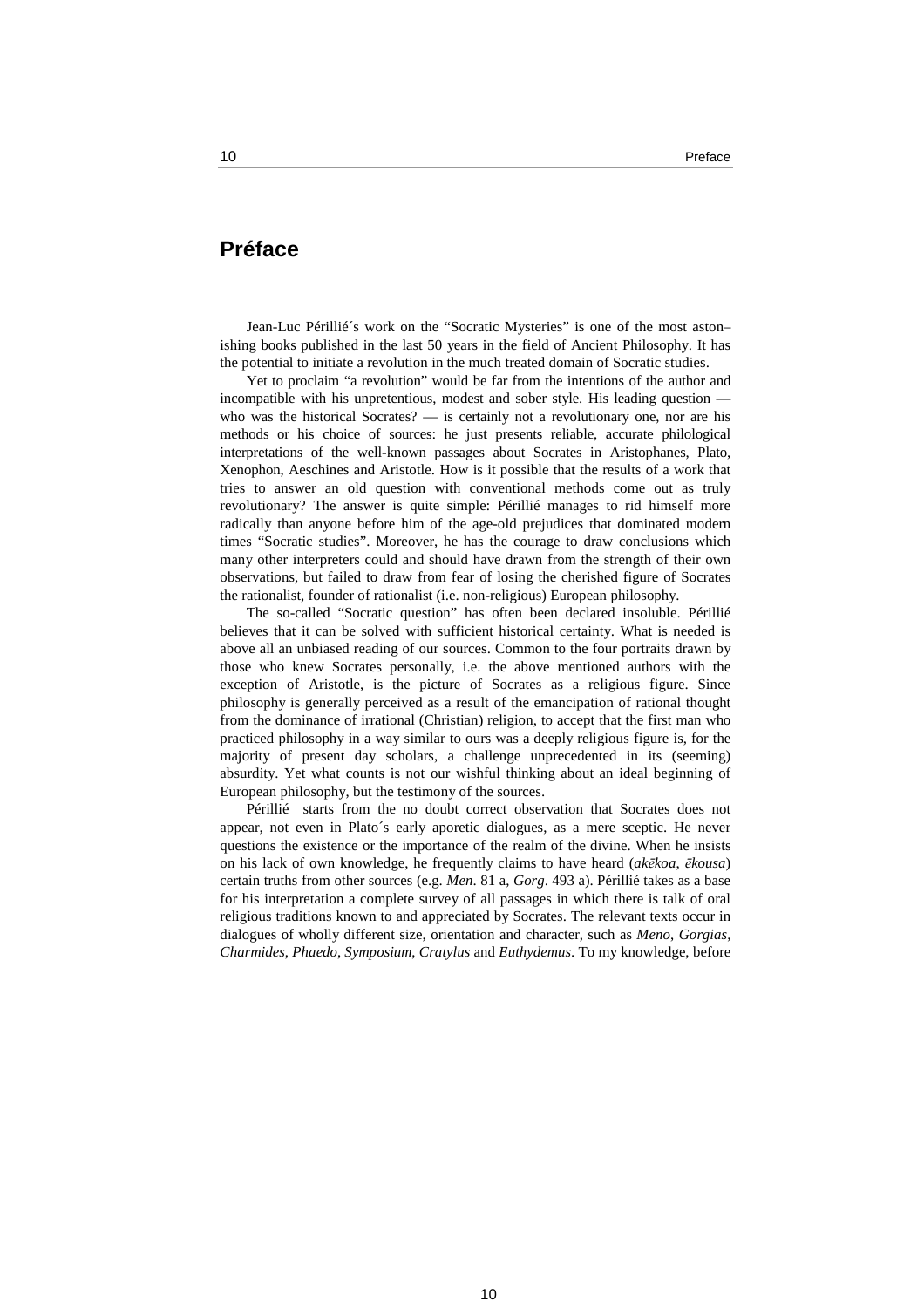## Preface and the contract of the contract of the contract of the contract of the contract of the contract of the contract of the contract of the contract of the contract of the contract of the contract of the contract of th

Périllié no one has collected the entirety of these passages nor has anyone posed the question of their historical trustworthiness.

The usual procedure concerning these passages was to isolate them and to declare them as philosophically irrelevant in their respective contexts or to disregard them as being meant "ironically". Above all, few interpreters would take them seriously as pieces of information on the *historical* Socrates. Périllié refuses to adopt this interpretive tendency. Taken together, these passages show an astonishing coherence and consistency. The religious views Socrates claims to have received from wise priests and priestesses turn out to be the creed of mysteries of the Orphic-Pythagorean type. The doctrine of the immortality of the soul and the e*udaimonia* attained by initiation into the mysteries — the doctrine contained in the *Palaios Logos* quoted several times by Plato (*Phaedo* 70c, *Epist*. 7, 335a, *Laws* 715e) — was, according to Périllié, the religious and philosophical background of the elenctic and dialectical activities of the *historical* Socrates.

If we try to follow, if only tentatively, Périllié´s approach, we have to admit, perhaps with great astonishment, that there is no rational argument for the usual discarding (*qua* historical information) of Socrates´ claims about his oral sources. To do so is an unfounded *decision* of modern scholarship. Why then should Plato have invented all these reports? Périllié succeeds to show, by a very detailed and penetrating reading, which he calls "lecture phénoménologique", the intrinsic credibility of the relevant passages. A very clear case is Alcibiades´ great speech in the *Symposium*, where Socrates is portrayed as the head of a mystery circle of initiates held together by an orally transmitted doctrine of eudemonism, a circle fascinated by their leader to such a degree that they can say of themselves *ekpeplēgmenoi esmen kai katechometha* (*Symp*. 215 d5-6), that their hearts "start leaping in their chests and tears come streaming down their faces" (215 e2). Both Alcibiades (in the *Symposium*) and Aischines (in Plutarch) are witnesses of an unusually strong charisma in Socrates which cannot be explained either by his rhetorical or by his elenctic skills. The impact exercised by Socrates results rather from the fact the he offered his esoteric circle "une toute nouvelle religion de type philosophique". Neither the 'Silenus-like' nature of Socrates, Périllié argues, nor the mysteries of Eros, nor the transposition of the Eleusinian initiation into a philosophical initiation, can be a mere invention of Plato. All this has to be attributed to the "true Socrates".

What is more, even the strange remark of Socrates in *Theaetetus* 149a, that his *maieutiké techne* had remained unknown to the public up to this day (i.e. until shortly before his trial), has to be taken as serious historical information. Though it seems to be, at first glance, in contradiction with *Apol.* 33b (where Socrates claims that he always says the same things to everybody), it is fully confirmed by Aristophanes´ *Clouds*, v. 135 ff., where we already find the terminology of the "art" of maieutics, as well as the injunction to keep it secret, since it is *ou themis* to divulge *mysteria.*  Indeed even Plato did not divulge the secret of the *maieutikē technē* in his earlier dialogues — only 30 years after the death of Socrates, did he mention it for the first and only time. Aristophanes´ picture of Socrates as the head of an esoteric *hetairia* no doubt corresponded, says Périllié, to historical reality. Aristophanes´ words about the "abortion" of a thought (*phrontid´ exēmblōkas*) prove to be one of the most important